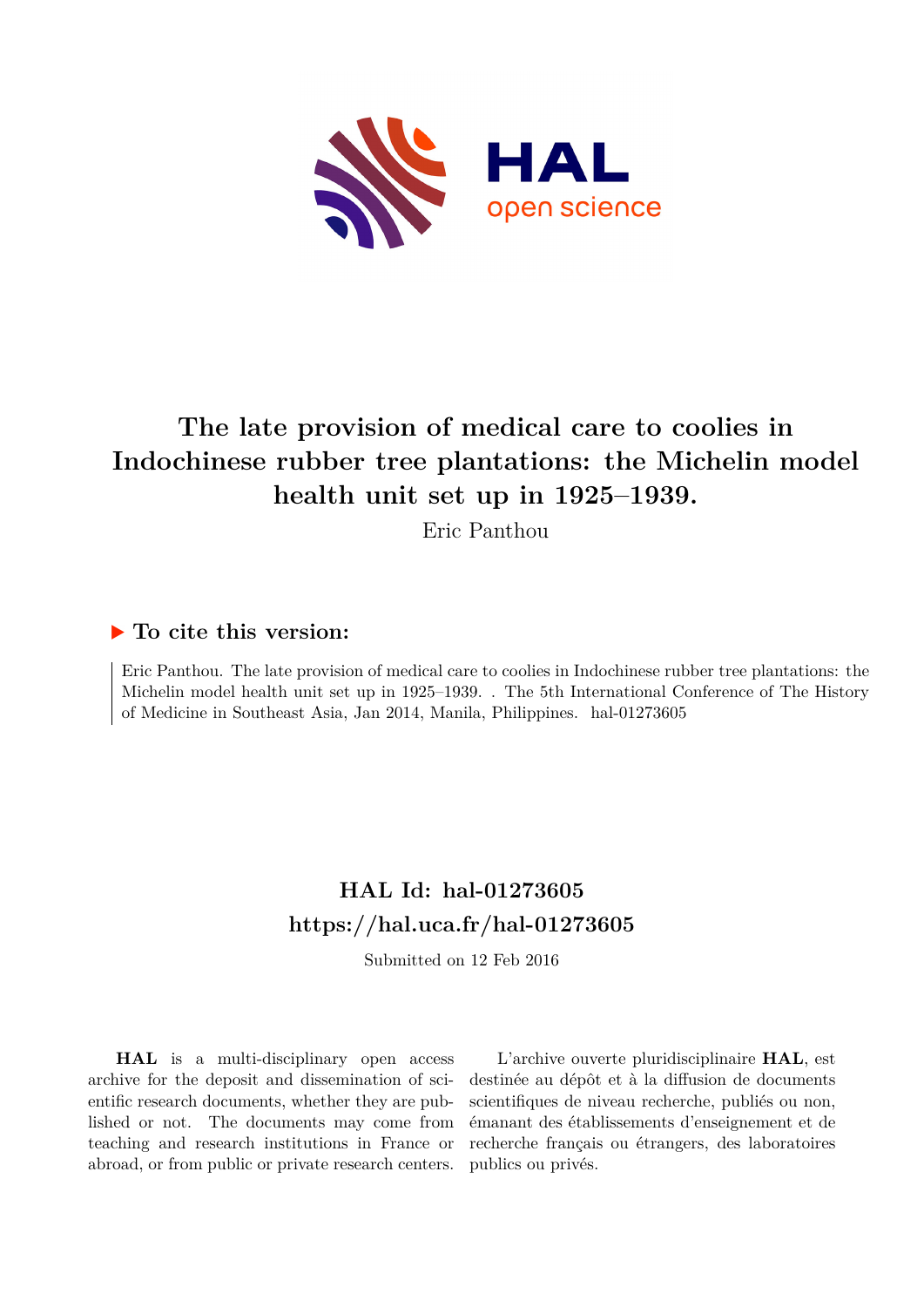## **The 5th International Conference of The History of Medicine in Southeast Asia**

Department of History, Ateneo de Manila University, Manila, The Philippines, 9-11 January 2014

## **The late provision of medical care to coolies in Indochinese rubber tree plantations: the Michelin model health unit set up in 1925– 1939.**

Eric Panthou

Key words : history of medicine, tropical medicine, malaria, prophylaxis, preventive medicine, colonialism, rubber plantations, French Indochina, Vietnam, social history, Michelin, hospitals, coolies, plantation workers, rubber industry, taylorism.

## **Introduction**

Setting up of healthcare system for Indochina's plantation workers only emerged as a priority to local colonial authorities in the mid-1920s, lagging years behind British Malaya and the Dutch East Indies. Basic healthcare had become not just an economic issue but also a social issue jeopardizing the future of the huge rubber tree plantations that had recently been opened by major French financial backers and industrial groups that had lost over half their workforce due to death, disease, repatriation or evasion in the space of just two years.

 This communication deals with healthcare with a focus on the allegedly "unique in the private sector" healthcare service first provided by Michelin in 1929 to cover over 6,000 native workers in its two plantations. This example is original because the Michelin plantations have often been decribed as the toughest, while the company was the symbol of paternalism in metropolitan France.

The analysis developed here draws heavily on an extensive and very well illustrated report drafted by Doctor Maurice Warnecke, a malaria expert, born in 1898, who was first assigned to the Department of medical assistance for Indochina in 1922 before joining Michelin in 1929 as head of the health department. His report looked to demonstrate the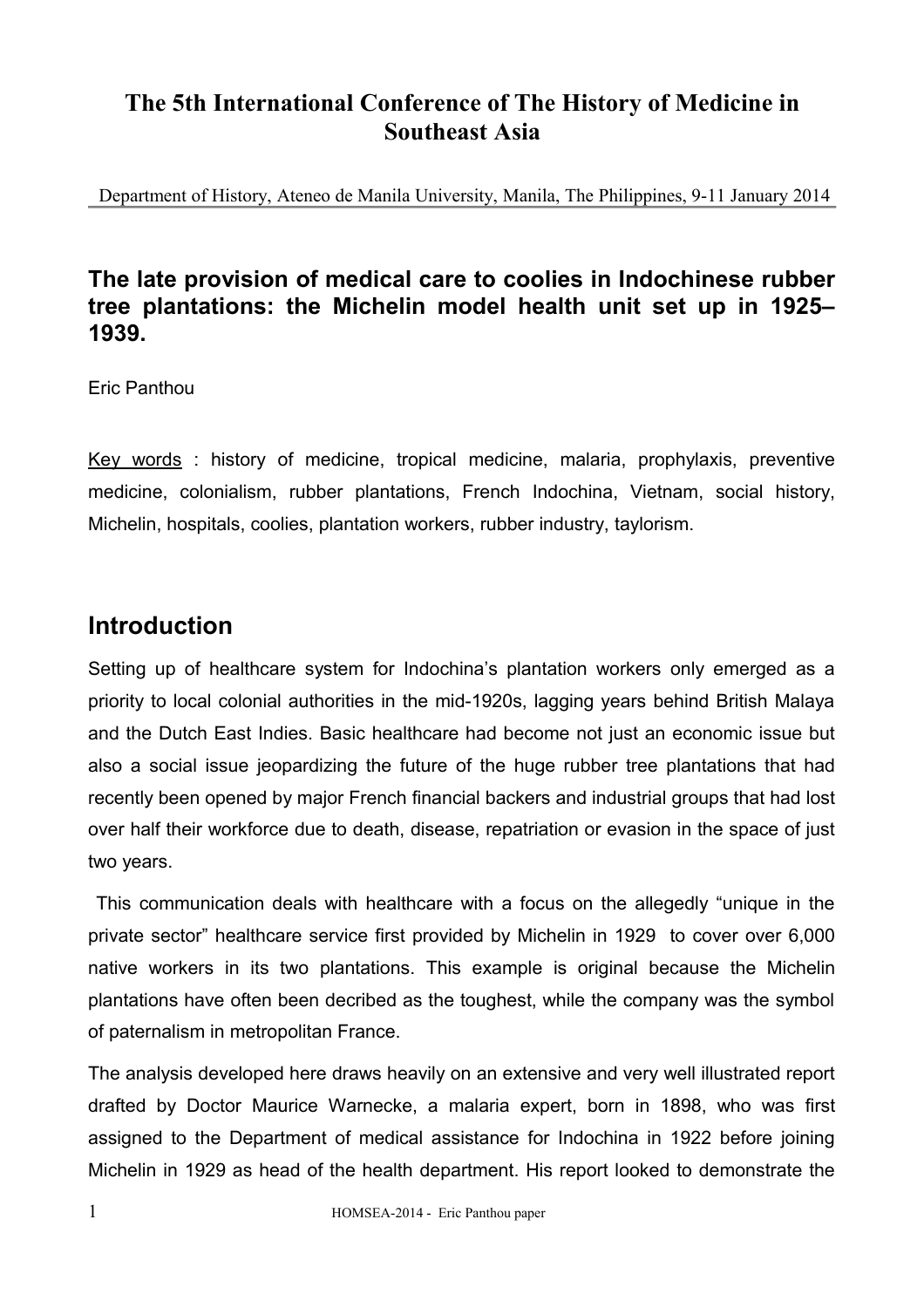economic value of introducing an in-plantation healthcare scheme. The report never got publicly released — almost certainly because Michelin, at that time, was at loggerheads with other planters.

We start out by learning that both planters and the authorities failed to heed repeated warnings from the medical community until 1928. Up to this time, blame for the failure of sanitary measures was essentially laid on the native workers, with the local administration second in line. Planter's investment in healthcare came very late on — and not before a spate of worker deaths that, even today, remains a symbol of colonial violence.

We move on to look at what Michelin achieved after 1929, notably through the construction of an exemplary model hospital. We see how the investment effort helped galvanize the company's reputation, and we investigate if these investment, which was primarily oriented towards improving workers' physical condition rather psychological condition, was profitable.

#### **I- A belated recognition of the appalling sanitary condition of the workforce**

#### *A- Disregarded warnings*

The industrial and financial majors running rubber production in Indochina turned their eyes to the red-earth in Cochinchina as early as the 1910s, with a view to setting up huge capitalistically-engineered plantations within this area of dense forest ideal for rubber tree growth but harmful to workers' health. The growing workforce was given fixed-term contracts, and most came from the poor overpopulated regions of Tonkin.

Michitake Aso recently demonstrated that despite the medical community's efforts from 1919 on to alert planters and local authorities on the need to take measures against malaria, almost nothing was done until 1925 when a medical entomology laboratory on malaria was opened. The planters systematically refused to comply with the rare legal provisions on health and waved away comments from the competent government departments. No money was actually allocated by the authorities to this field.

The situation got worse when tens of thousands of workers were transported in from Tonkin in under four years, starting in 1924. Planters essentially made efforts to issue quinine, which has been legislated for since 1922, and to educate coolies on how to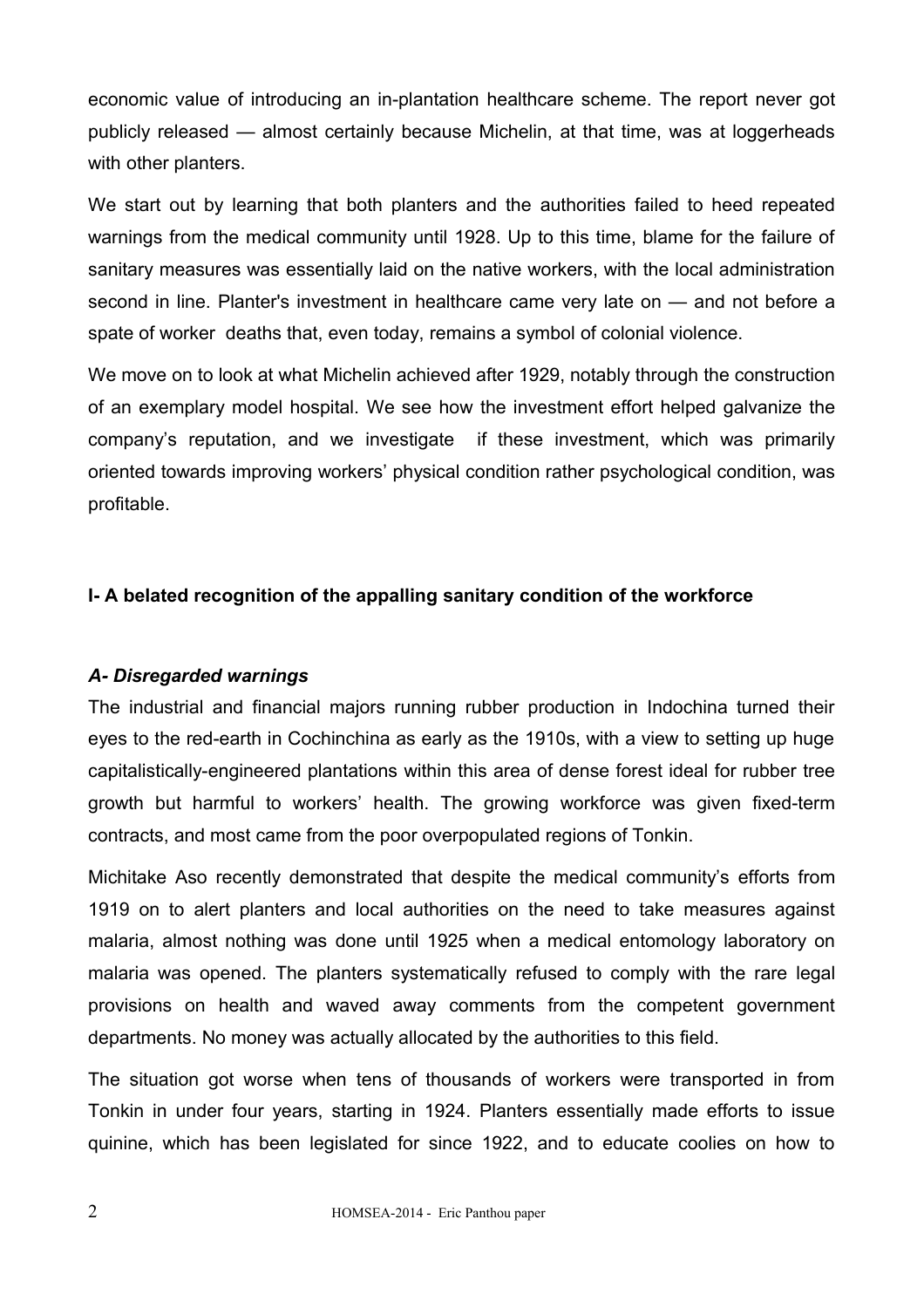preserve their own health. Once faced with the failure of this policy, the planters threw all responsibility on the natives themselves.

#### *B- The coolie is the culprit*

The behaviour of Michelin's top-echelon management is symptomatic of this mindset. The plantation doctor considers that the coolies' physical condition on arrival is appalling "because most of the time the people of Tonkin enlist only when at their wit's end and after suffering from malnutrition and a complete lack of hygiene". These indentured workers are depicted as "often depraved, trying to escape justice […], washed up, skirting around the medical examination, wholly inapt for work". The doctor also complains about the alleged "primitive lifestyle of Annam people when it comes to hygiene and their attitude to disease".

Natives are not only laid to blame, they are also supposed to learn, which starts through punishment. The doctor recommends that those who take off their bandage, forget to wash or be treated should be disciplined. For those suspected of feigning weakness or illness, the director of the Michelin plantation in Dầu Tiếng orders a fine amounting to the daily wage. Ipecacuanha was administered to workers suffering from bellyache to force them to vomit and deter them from complaining. Being provided with a mosquito net, which was essential to avoid bites, was not considered a right but a reward.

Coolies that refused to swallow their quinine pills had to take them dissolved in water, which has an incredibly bad taste. The *white man* was supposed to be a model. The European assistant have to take his own tablets in front of recently arrived workers. A large poster in the refectory of Michelin's hospital **(see picture 1)** portrays a huge Bibendum, the world-recognized symbol of the company, benevolently taking a coolie's shoulder and advising him to take his dose of quinine. Paternalism at its best, and undertones threatening violence!

Racial prejudice served as a justification for the colonial system to impose tough working conditions and strict discipline in a much-monitored environment.

#### *C- The administration's fault*

Planters reproached the authorities for the lack of adequate hospital infrastructure in the territory. Above all, they were scathing on how labor law reform enacted by Governor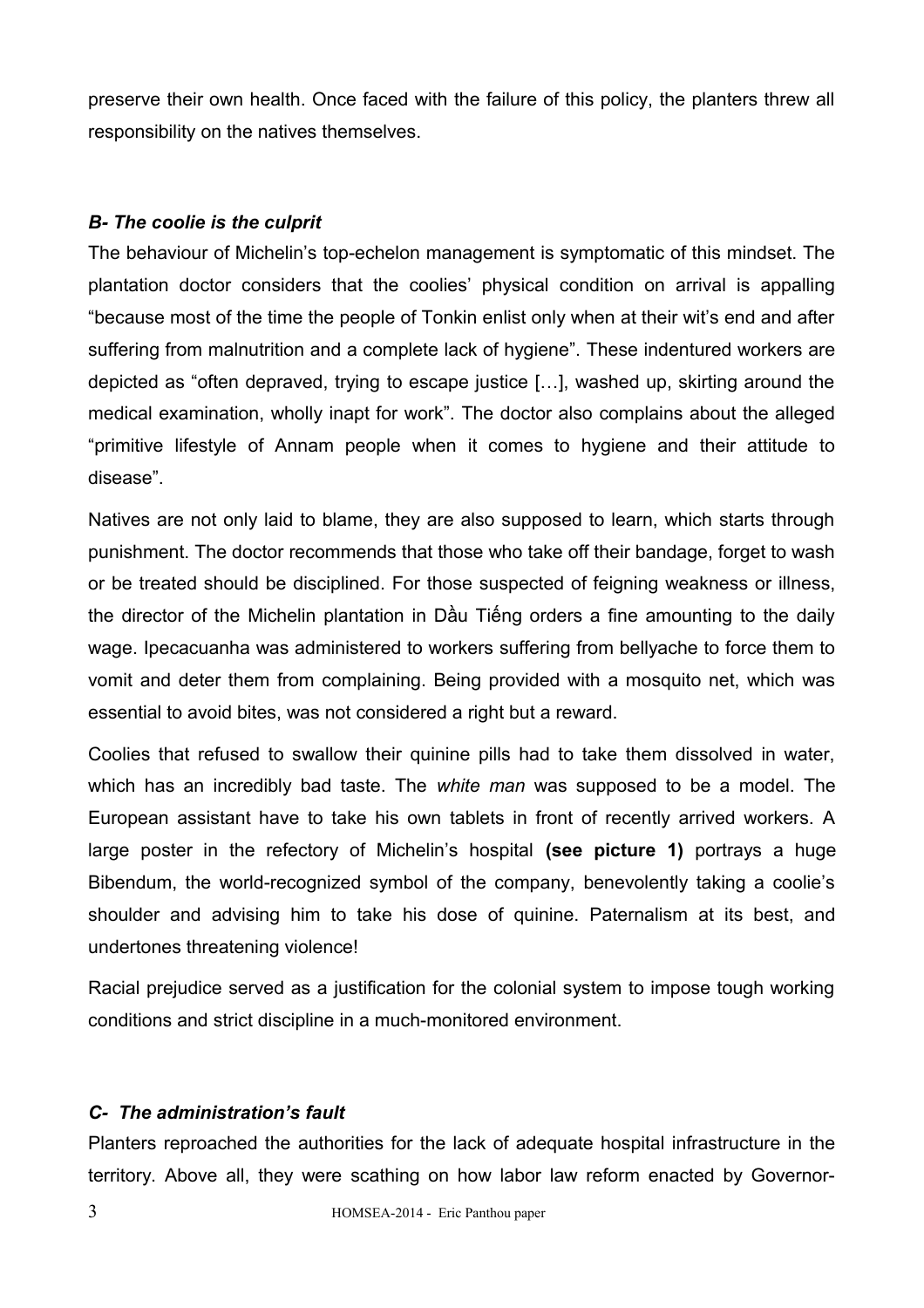General Alexandre Varenne in October 1927 targeted the plantations. This law strengthened the power of planters on indentured workers but also contributed to an improvement in the coolies' health through specific obligations imposed on planters: prerecruitment checkups, food rations to be provided for free, healthcare, housing and sanitation. There was indeed urgent need to do something, as the numerous deaths among workers threatened to halt not just production but also the influx of workers — that was how bad the company's image had become.

#### *D- A true hecatomb*

Surveys led by the labour inspectorate and the Pasteur Institute arrived at much the same conclusion. About 90% of coolies of the red-earth heartland suffered from malaria and almost all had to be hospitalized once a month. The number of coolies either sick, dead or on the run reached almost half the entire workforce in some of the biggest plantations, which obviously also translated into a significant loss of earnings.

In Indochinese plantations as a whole, the death rate evolved as follows: 5.4% in 1927, 2.83% in 1929 and 1.72% in 1932. These average rates mask the diversity of on-theground situations. Data from 11 of the 20 biggest plantations (those counting over 700 workers) show that the death rate fluctuated between 12% and 47% in 1926 and 1927! The head of Bù Đốp, where 47% of coolies died in 1927, managed to justify this figure by a "need to make sacrifices at the start of the plantation"!

Phú Riềng, the Michelin site in the Red earth, was among these huge deadly plantations: 17 % of workers died in 1927 and another 15% the following year — all young men. The inexistent sanitary measures and relentless work required of the coolies go a large way to explaining these two-digit figures: malaria hit workers that were already on their knees.

Deaths alone don't sum up the losses. Close to a third of the workforce was unfit for work, and up to 20% of those tied up by a contract would be on the run, as was the case with Phú Riềng in 1927. Self-mutilation and suicides were also prominent.

Michelin's other plantation in Dầu Tiếng is often taken as symbol of colonial violence : according to figures released in 1965 by Điệp Liên Anh book's and repeated by various historians, 11 376 persons, a quarter of the workforce should have died there between 1924 and 1951. These statistics were made up, the actual death rate never exceeded 3 %. Colonial brutality nevertheless was a reality...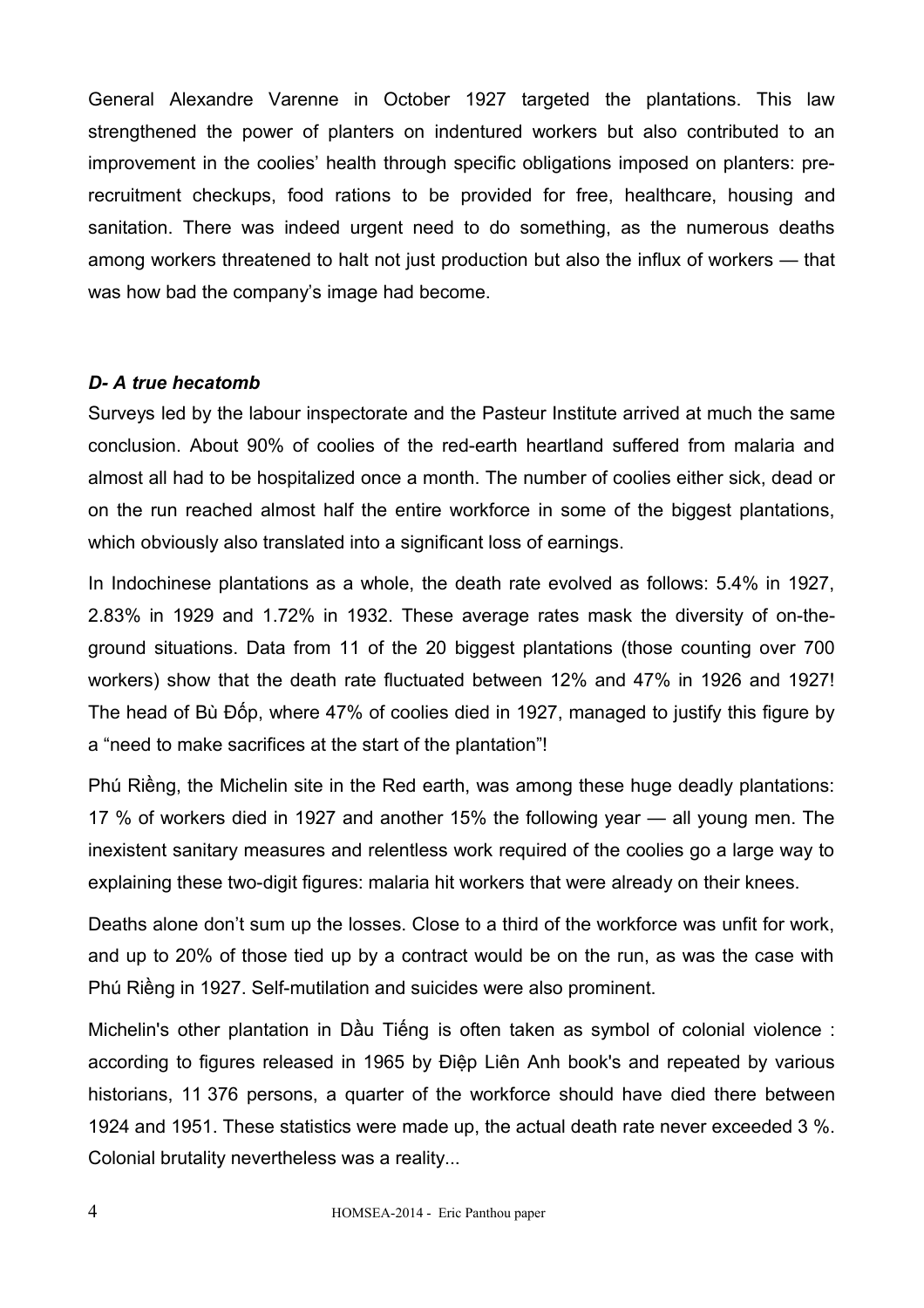Alarmed by a productivity that was way under forecasts, Michelin realized in 1928 that it had to act. As Doctor Warnecke, who was recruited shortly after, said: "It is no longer possible to replace a worn-down coolie like a "spare part". There is no never-ending flow of workforce". He insisted on the vital need to improve both the physical and mental health of the coolies to ultimately make them more efficient. Michelin heard the first recommendation, not the second...

#### *E- Sanitation works came late*

The delay in starting sanitation work proves the lack of awareness of malaria-related risks. While the Pasteur Institute demonstrated as early as 1918 that sanitation and keeping housing areas away from mosquito-breeding sites were the single most important preventive actions, most planters – Michelin included – simply ignored these factors when setting up their concessions, yet the outlays involved would have been relatively insignificant: even in plantations where drainage works were substantial (Snoul and Mimot for example), the costs amounted to barely 0.6% of total expenditure.

At Michelin in Phú Riềng, the Pasteur Institute noted at the end of 1928 that the distribution of quinine was under-resourced and badly supervised, and that no anti-malaria initiative had been taken in the first two years. Work to drain the swamp and install drains did not start until November 1929. In other major concessions, similar work did not start until deep into the 1930s. While the 1927 regulation enabled the authorities to force planters to undertake such works, there is no evidence whatsoever of any such intervention.

## **II- Michelin's achievements and the consequent benefits**

From early 1929 on, Michelin's management back in Clermont-Ferrand decided to create a « unique private sanitary facility in Indochina ».

The turning point was the recruitment of Doctor Warnecke and the forthright diagnosis he made on the sanitary and moral condition of workers. He was well aware that the improvement of the coolie's health could not be achieved only through prophylaxis or the setup of a healthcare infrastructure. There was also a need for better food, housing and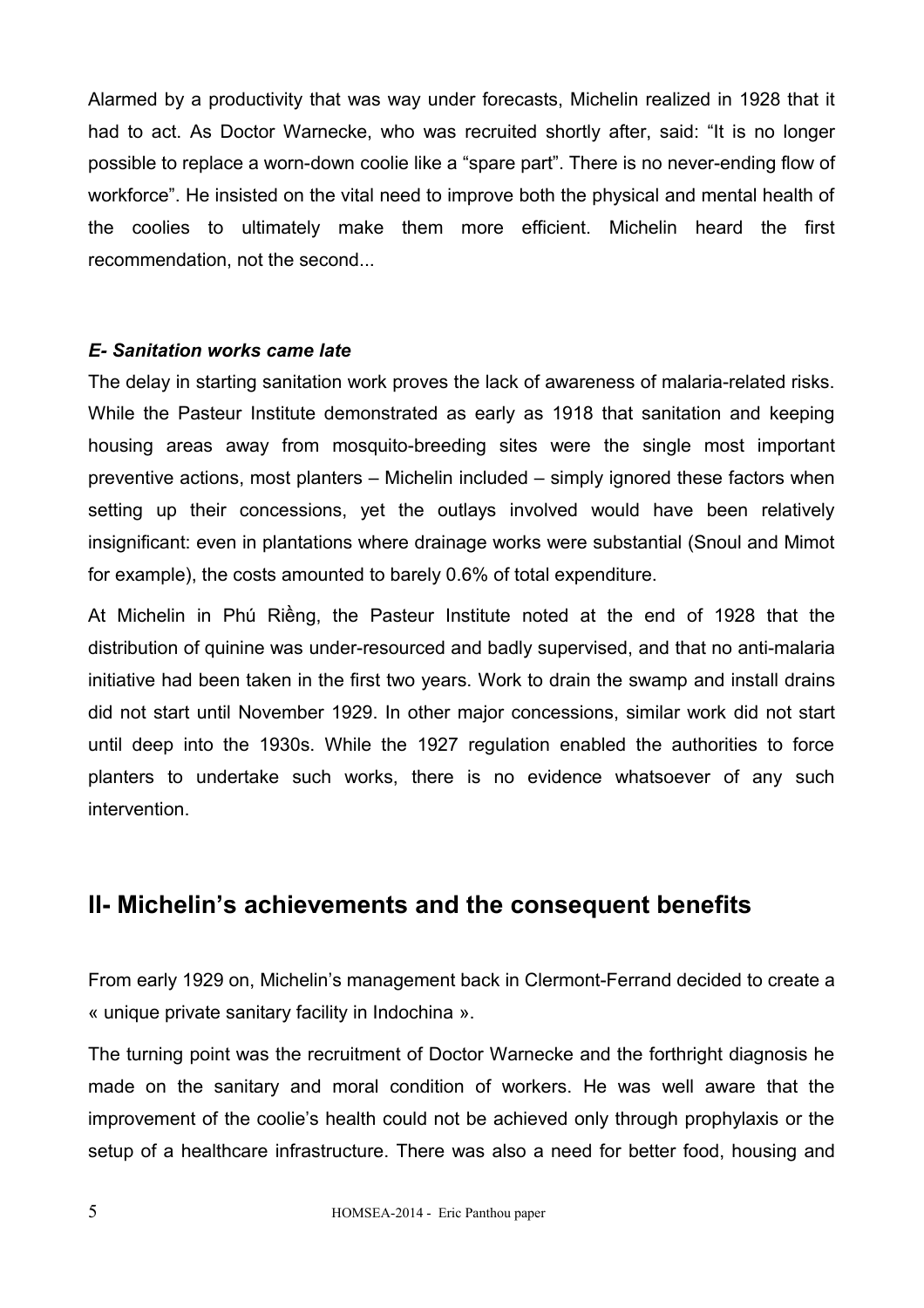hygiene ; education, leisure activities and spiritual life had to be encouraged ; special care should be given to women and children while the workload should be more proportionate to each one's might.

That the director of the antimalaria department of the colony came to Phú Riềng for his first on-ground experiments demonstrates how influential Michelin was. His recommendations were duly followed and proved very useful. A few weeks later, the Institute receives a 20000 piastres donation from Michelin, that was representing 10% of its annual budget. The company became the sole one in Indochina to hire an expert in antimalaria engineering, and it is the first to build coverded drains, much more effective. She is the first to replace the usual quinine pills with sweeter, candy-like tablets that were more easily accepted.

The attention paid to Michelin by the authorities is emblematic of the overall support brought to major plantations to the detriment of natives elsewhere.

It is only with the Varenne regulation that the first specific sanitary obligations imposed upon planters came into force. Ratios of nurses and infirmary beds were set according to the number of coolies ; above a certain threshold, the presence of a doctor was required.

The Michelin hospital, which opened in July 1929, has been time and again named as a model because of his size **(see picture 2)**, its equipment and organization, but also because it remained for years the only one in Indochinese plantations. Four such facilities existed in Indochina in the latter in 1937, compared to close to 300 in Malaysia !

The hospital in Dầu Tiếng had 240 beds at first and was staffed with 20 native nurses. Means and competences were centralized at the hospital to avoid the mistakes and late diagnosis which were previously common in the emergency units set up within the villages and were partially accountable for the numerous deaths.

Coolies were sorted out at their arrival on the plantation according to their working capacity and sick people at the hospital according to their disease. Hygiene had to be perfect and different units were created to deal with the various functions. Patients were followed up with very detailed medical cards. The facility also included a maternity ward, an efficient laboratory and other units.

The efforts undertaken after 1929 contributed to slightly improve the situation. While 10.2 % of Dầu Tiếng's workers were sick in November 1928, this figure had been lowered to 3.3% twelve months later. In Phú Riềng, the death rate declined from 17 % in 1927 to 3.3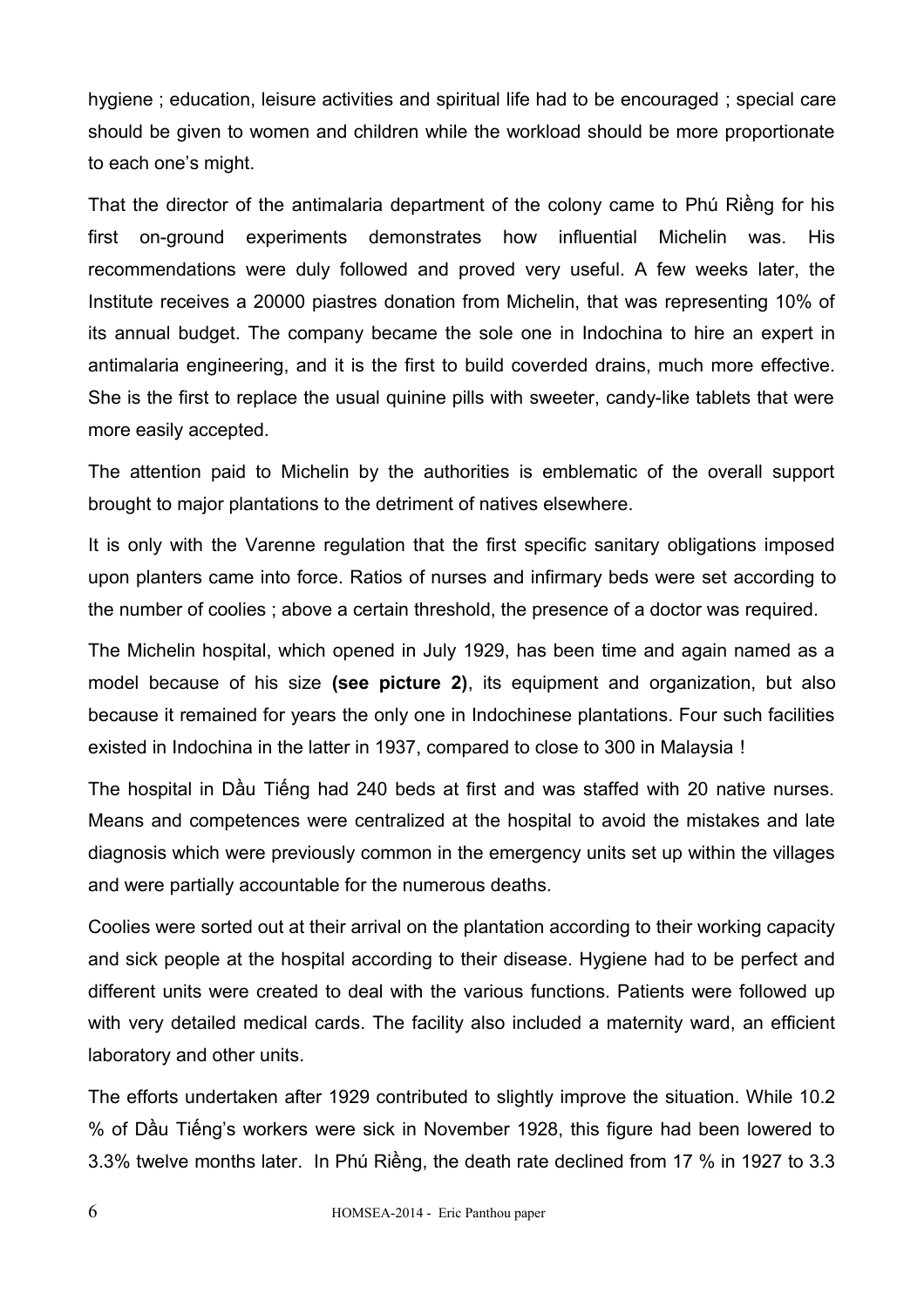% in 1929, below the average rate for the colony, mostly thanks to advances in the fight against malaria. Unfit workers amounted to barely 5 % at the end of 1928 (and 3 % in May 1930) compared to 17% a year earlier.

While a day at the Michelin hospital cost 1.84 piastres, that is three times more than at a public facility, the company managed to keep its health expenditures below previous levels thanks to the decrease in hospitalizations. Most of all, this was a profitable investment as the number of coolies fit to work dramatically increased. The same kind of return on investment could be witnessed with the Michelin medical care offered to workers in France.

600,000 piastres, staff costs included, were spent by Michelin between 1926 and 1930 for its healthcare scheme, 200,000 were devoted to the hospital. To serve as a comparison, we know that the thirty five Michelin's Europeans employees costing 350,000 piastres to the company in 1928.

In Phú Riềng, in 1938, medical costs amounted to 4.6% of total expenditures, with 14,480 piastres. This was quite insignificant compared to an overall profit of 8.4 million.

The significant sums spent on healthcare and the very well organized system were at first commended by the authorities, such as the Department of Health Service, which considered in January 1930 that the hospital was « unique », « remarkable » and could be taken as model everywhere in Indochina and in the neighboring colonies.

Yet, even putting significant means in doesn't solve every problem. As a matter of fact, less than one month after Michelin had won praise from the government, almost all coolies rebelled in Phú Riềng !

The lack of reactivity from the nurses and the inadequate follow-up of patients was highlighted in various reports, including internal ones, and contributed to the worsening of preexisting pathologies. This situation arose from the pressure imposed upon nurses, which reflected the contradicting interests of the company : keep workers healthy but at the same time punish the « cheaters » and have as many coolies as possible at work.

A 1937 report bemoaned Michelin's disregard for the rule compelling plantations with more than 1,000 workers to have an on-site doctor at any given time. The administration reminds the law but it does not oblige Michelin to apply it.

 In 1937 again, the Governor General of Cochinchina acknowledged the company's achievements, such as this « wonderful » but « deserted » hospital. However, he most of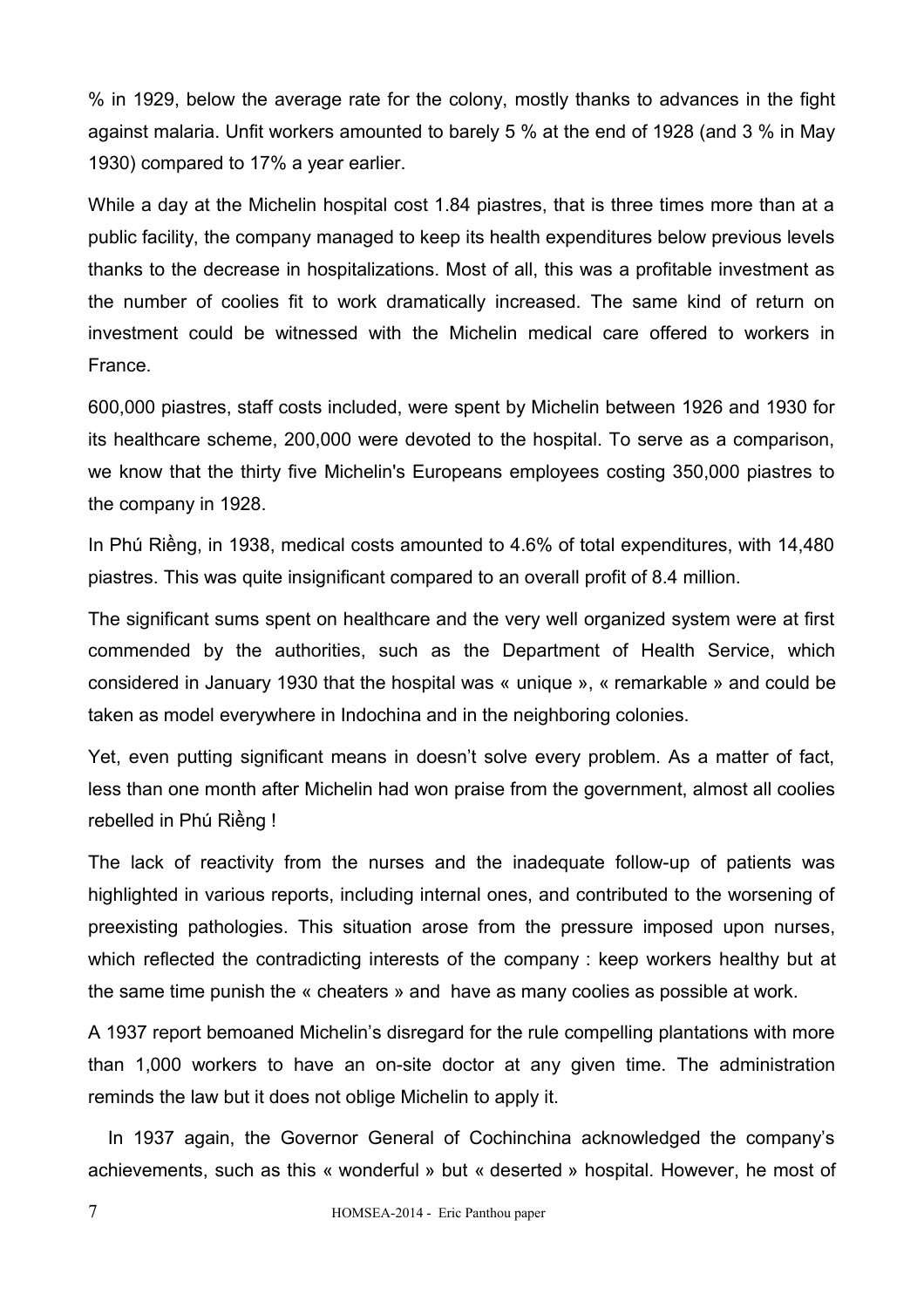all mentions the « absolutely deplorable planter's mentality » on Michelin's premises. He criticizes the sordid aspects of workers' housing and how the coolies were treated as prisoners regularly insulted and sometimes beaten.

#### **Conclusion**

Although Michelin committed as early as in 1926 to implement social measures similar to those set up for its employees in France, nothing was done until 1929. Other planters acted in the same way. The impact on the workers' health and fitness for work was however undervalued. The growing difficulty in renewing the workforce, the Varenne regulation of late 1927 and the soon-to-come economic crisis forced the planters to act. Yet, there has never been any penalty even when they balked at taking initiatives. Reacting more swiftly than his competitors, Michelin then invested significant amounts into a healthcare system, which proved profitable. Health-related costs actually dramatically decreased and the coolies' physical condition improved. Michelin's workers got better medical care than others but were mishandled and got the worst housing. Only their fitness for work mattered so as to increase the production. Thanks to the better health of the coolies and to taylorization, productivity increased and so did the workers' workload, making Michelin's plantations some of the most profitable worldwide.

As a result, living and working conditions in the plantations have been portrayed up to now in a very negative way. This is especially true for Michelin's, which have often been described as the harshest and most inhuman plantations, while they were probably those with the highest level of commitment to a healthier environment.

In conclusion, I would like to express my warmest appreciation to the Scientific Committee of the Conference for accepting my paper. Special thanks are also due to professor Laurence Monnais for presenting my work to you today and to my brother for translating it into English.